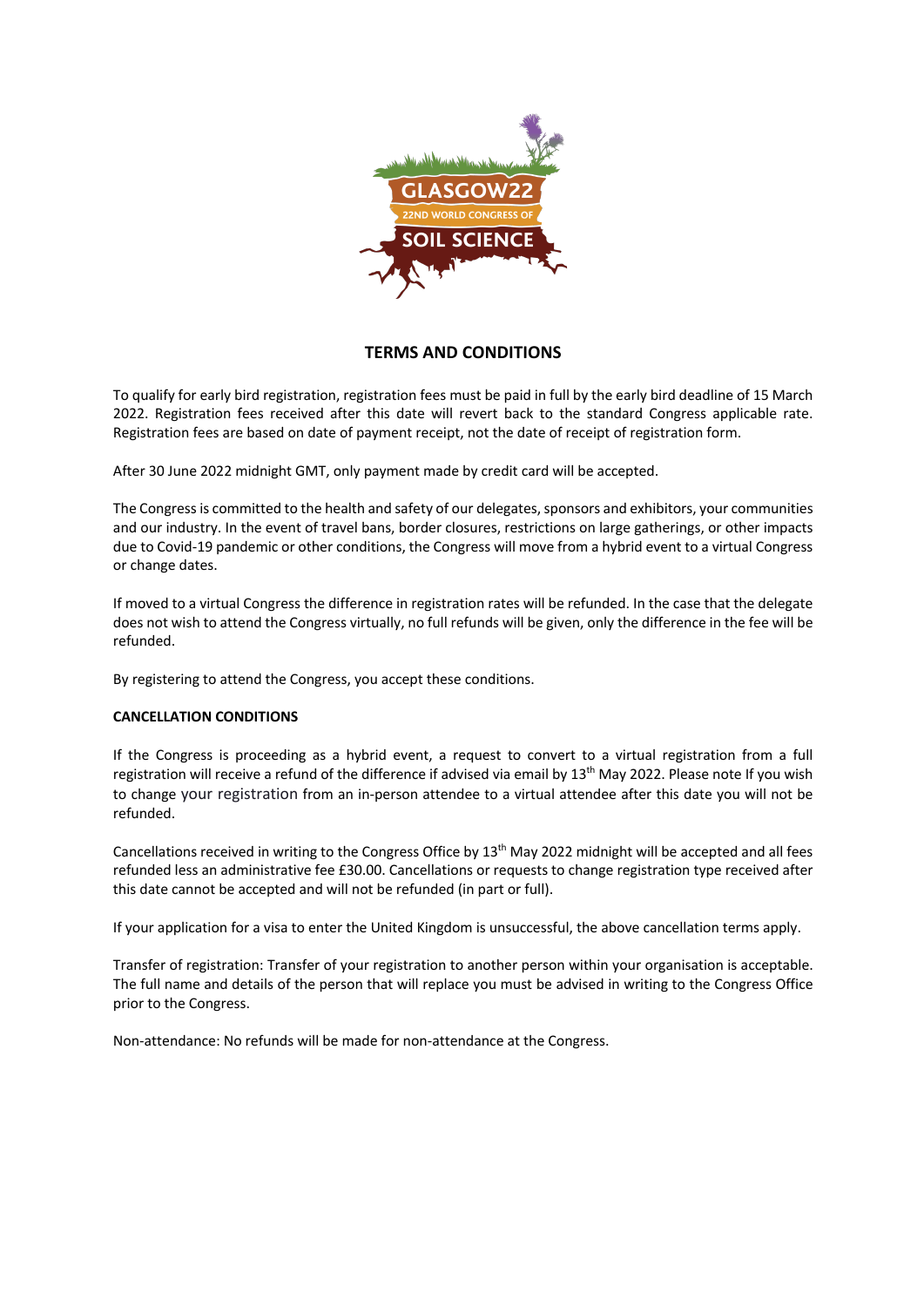### **Congress Cancellation by World Congress of Soil Science 2022**

It may be necessary for reasons beyond the control of the World Congress of Soil Science 2022 (WCSS22) to alter the times, dates, itineraries or speakers of the Congress by notice to you at any time. In the unlikely event of cancellation of the Congress, the maximum liability of WCSS22 is the full amount of the refund of the Congress registration fee and its associated components of attendance with no additional liability for travel costs, hotel costs, or any other costs or expenses whatsoever.

In the unlikely event of cancellation or postponement of the Congress due to circumstances beyond WCSS2022 reasonable control including but not limited to, acts of terrorism, war, acts of God and natural disaster or global health crisis, WCSS222 or Speakeasy Event Productions cannot be held responsible for any cost, damage or expense which may be incurred by registrants as a consequence of the event being postponed or cancelled.

Processing time for bank refunds: Refunds (less applicable administrative fees) if applicable will be processed no later than 30 days of the conclusion of the Congress. After this date if no bank details have been received by the Congress the refund will be forfeited.

## **Late Registration**

The Congress organisers cannot guarantee that collateral, will be available to late registering delegates (inside one month before the Congress). In addition, there is a risk that social programme functions may be fully subscribed.

### **PRIVACY STATEMENT**

WCSS22 has adopted the EU General Data Protection Regulation (GDPR) for the purposes of the Congress. The Privacy Principles govern the way in which we collect, use, disclose, store, secure and dispose of your Personal Information. The EU General Data Protection Regulation (GDPR) sets out rules and guidance about how personal information should be treated. And as well as the specifics, the law provides a set of general principles that must permeate all acts of data processing. WCSS22 reserves the right to modify or amend privacy and copyright statements at any time, provided those modifications or amendments comply with applicable laws.

#### **USE OF PERSONAL INFORMATION**

The Congress will collect and store information you provide in this Registration Form for the purposes of enabling us to:

- register your attendance at the Congress;
- assist with administrative and planning purposes;
- plan and develop Congress and other events in the future;
- facilitate your requirements in relation to the Congress; and
- allow the compilation and analysis of statistics relevant to the Congress.

The information that you provide in the Registration Form and information provided at any other time during the Congress, including without limitation any feedback obtained during the Congress, will be used by the Congress to offer, provide and continue to improve its Congress and other services.

To fulfil your request to access the online registration portal you enter into an agreement with WCSS22 and we capture and process a set of personal information provided by you. For EU data protection law our lawful basis for processing personal data for this purpose is Article 6, (1)(b).

The data that we collect from you is transferred and stored within the United Kingdom (UK), the United States, Australia and other jurisdictions around the world. We will retain your data only for as long as we have a business requirement to do so.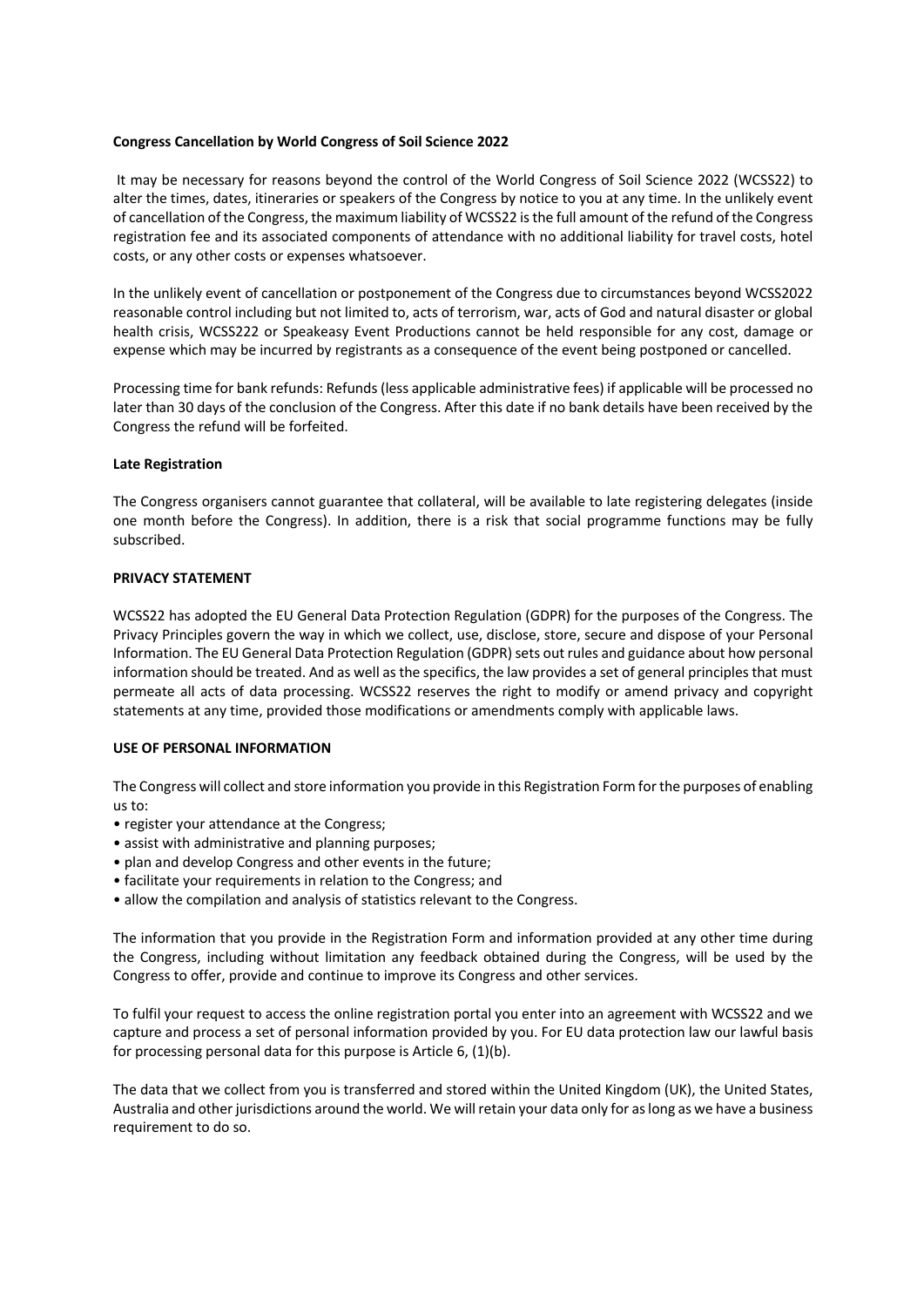To provide you goods and services, WCSS22 works with a range of suppliers. These third parties operate under contract with WCSS22 and we will share your information with these parties where it is necessary to deliver the goods and services you have requested.

These suppliers are data processors under data protection law and can only process your information in line with the instructions we provide in their contract. These include specific clauses to protect your personal information. They will not share your personal information with any organisations apart from us. They will hold it securely and retain it for the period we instruct.

In some circumstances we are legally obliged to share information. This would relate to regulators, law enforcement bodies, government agencies, courts or other third parties where we think it's necessary to comply with applicable laws or regulations, or to exercise, establish or defend our legal rights. Where possible and appropriate, we will notify you of this type of disclosure.

**Access rights.** You have the right to access information we hold about you. Your right of access can be exercised in accordance with the EU General Data Protection Regulation (GDPR) or applicable data protection law at any time by contacting us via the contact details provided in this policy

**Data Rectification/Erasure**. You have the right to have your data rectified if you believe it is inaccurate and/or erased if you believe it is no longer necessary for us to process your data or you have withdrawn your consent (where consent was given to process data in the first place).

**Data portability**. You can request access to your data, and for the data to be provided to you in an accessible format (e.g. in a word processing document or spreadsheet) at any point.

Emails and information transmitted are confidential and intended solely for the use of the individual or entity to whom they are addressed. If you are not the intended recipient, please delete it and notify the sender.

## **VIRTUAL PLATFORM**

Attendees will receive Congress login details direct from the platform.

All registered attendees' name, position, organisation will be uploaded to the virtual platform. Attendees are able to edit their profile at any time, and are responsible for what appears visible.

Attendees are also responsible for any technical requirements to enable you to use the link to the platform provided by WCSS22 and to participate in the Congress via the Platform. Attendees can update the profile and privacy settings at any time.

## **CODE OF CONDUCT**

The organisers of the WCSS22 are committed to providing a safe learning environment for those participating in this congress. Harassment of or by participants of the WCSS22 in any form will not be tolerated, therefore this code of conduct is in place to protect the safety of all attendees. Unacceptable behaviours include, but are not limited to physical contact, language, or imagery of a violent, threatening, sexual, discriminatory, demeaning, or disruptive nature.

These behaviours are not appropriate for any component of the meeting, including but not limited to keynotes, interdivisional sessions, divisional sessions, working groups, networking, virtual spaces, and social media. Attendees who are asked to stop any harassing or discriminatory behaviour are expected to comply immediately. Congress organisers may take action to address any situation that is disrupting the congress or making the environment unsafe for participants, including removing the participants access to all congress events.

By registering for this congress, you hereby agree that as a participant in the 2022 congress – you will: · Conduct yourself with integrity, respect, honesty, and credibility.